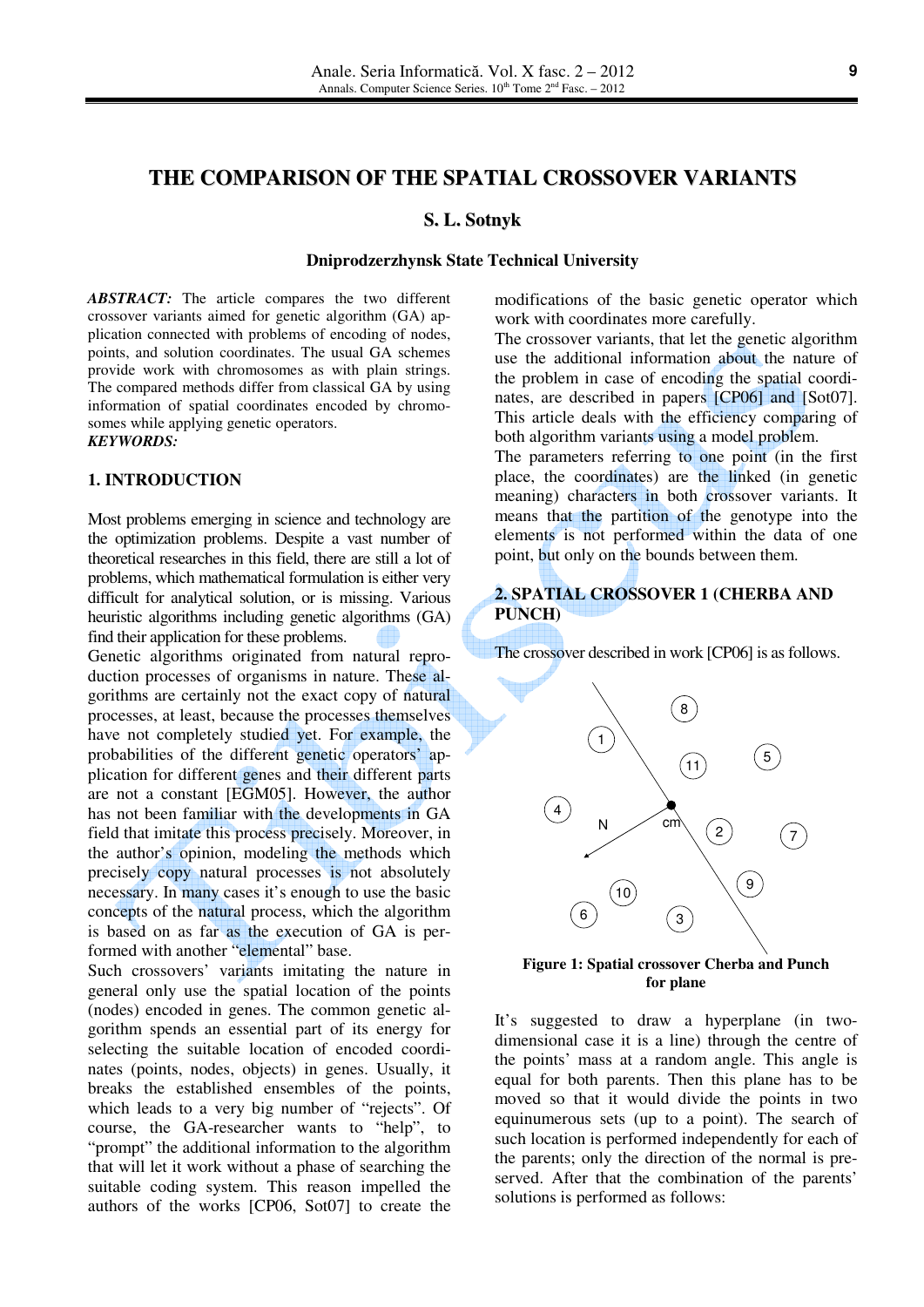$$
P = P_p \cup P_n,\tag{1}
$$

where  $P$  – the set of all points,  $P_P$  – the set of points having positive coordinates when projecting to the normal,  $P_n$  – the set of points having negative coordinates when projecting to the normal.

$$
\forall p_i \in P \big| p_i \circ V_n \ge 0 \quad P_p = P_p \cup p_i \tag{2}
$$

$$
\forall p_i \in P \big| p_i \circ V_n < 0 \quad P_n = P_n \cup p_i \tag{3}
$$

Here are  $p_i$ -points encoded in the genome,  $V_N$  – the normal vector to the hyperplane dividing the parent's points into two sets. The result of the sets' union ( $\dot{\tilde{P}}$  – descendant) is built as the union of P<sub>p</sub> sets of one of the parents  $(A)$  and  $P_n$  sets of the other  $(B)$ .

$$
\widetilde{P} = P_p(A) \cup P_n(B) \tag{4}
$$

It's easy to notice that such a division process of the solution points into equal sets (up to a point) results in the fact that the number of points (the genome length) is kept constant from generation to generation. It's obvious that, the descendents inherit already established complexes of points, which are not mostly divided into parts more frequently than in a common crossover. At the same time the nature of the points' ensembles transferring is rather limited – the central ensembles are broken much more frequently than on the boundaries. Also, the peripheral ensembles are usually broken in radial direction relative to the mass centre. It reduces some searching abilities of this crossover type – for example, the redistribution of the points' density becomes more complicated.

## **3. SPATIAL CROSSOVER 2**

This crossover is described in detail in work [Sot07]. Let's review the main points briefly:

While the simple two-point crossover uses the points' location in genome, such crossover type performs the selection using the points' location in the space of solution. So, the descendant's synthesis process is as follows.

There are two sets of the base points (the parents).

$$
\Psi^{K} = (\psi_{1}^{K}, \psi_{2}^{K} \dots \psi_{n}^{K}), \quad k = 1, 2
$$
 (5)

Let's introduce a classifier that allows dividing  $\Psi^{K}$ sets into two non-overlapping sets of the element indexes, which combination gives the original sets:

$$
I^{K} = (1...n),
$$
  
\n
$$
I_{1}^{K} \in I^{K}, I_{2}^{K} \in I^{K},
$$
  
\n
$$
I_{1}^{K} \cap I_{2}^{K} = \emptyset, I_{1}^{K} \cup I_{2}^{K} = I^{K},
$$
  
\n
$$
I_{1}^{K} = I_{1}^{K}(\Psi), I_{2}^{K} = I_{2}^{K}(\Psi), \quad k = 1, 2
$$
\n(6)

The following classifier was used in this work (though, of course, it's just one of the possible classifiers):

Let  $(\psi_1^K \dots \psi_n^K)$  $(\psi_1^K \dots \psi_n^K)$  be the data sets that, besides all, also contain the information about the location of the points in space.

Let's attribute the indexes corresponding to the points lying inside the sphere with radius R and with the centre in point P to  $I_1^K$  set. R is specified randomly over the range 0 to D, where D is the diameter of the set of possible points for the problem being solved. P is a randomly chosen point lying in the range permissible for the problem (it's usually a random point from the set of admissible solution points).

We'll attribute the indexes corresponding to the points lying outside the hypersphere with radius R and the centre in point P to  $I_2^K$  set.

We can get a new set of points (descendant) by joining the points (to be more precise, the parts of the genes containing the coordinates of one point and the information linked with this point) of the parents.

$$
Z = (\psi_i^1 \in \Psi^1 : i \in I_1^1) \cup (\psi_i^2 \in \Psi^2 : i \in I_2^2)
$$
 (7)

In case of mes  $Z > n$ , then remove from Z randomly chosen elements, in number mes Z – n.

If mes  $Z < n$ , then replenish Z set with the unused points of the parents.

$$
Z := Z \cup \{ \left( \psi_i^1 \in \Psi^1 : i \in I_2^1 \right) \vee \newline \vee \left( \psi_i^2 \in \Psi^2 : i \in I_1^2 \right) \} \tag{8}
$$

The replenishment procedure is repeated until equality mes  $Z = n$  is fulfilled.

The spatial crossover scheme 2 (for two-dimensional case) is graphically displayed in figure 2.

The correction stage takes place after the synthesis stage shown in figure 1. It is necessary, because general number of genes in the parents and in the descendant will not coincide in most cases for such a joining algorithm. That's why if we want the equal number of the points to remain from generation to generation, we remove the unnecessary points or add the unused ones.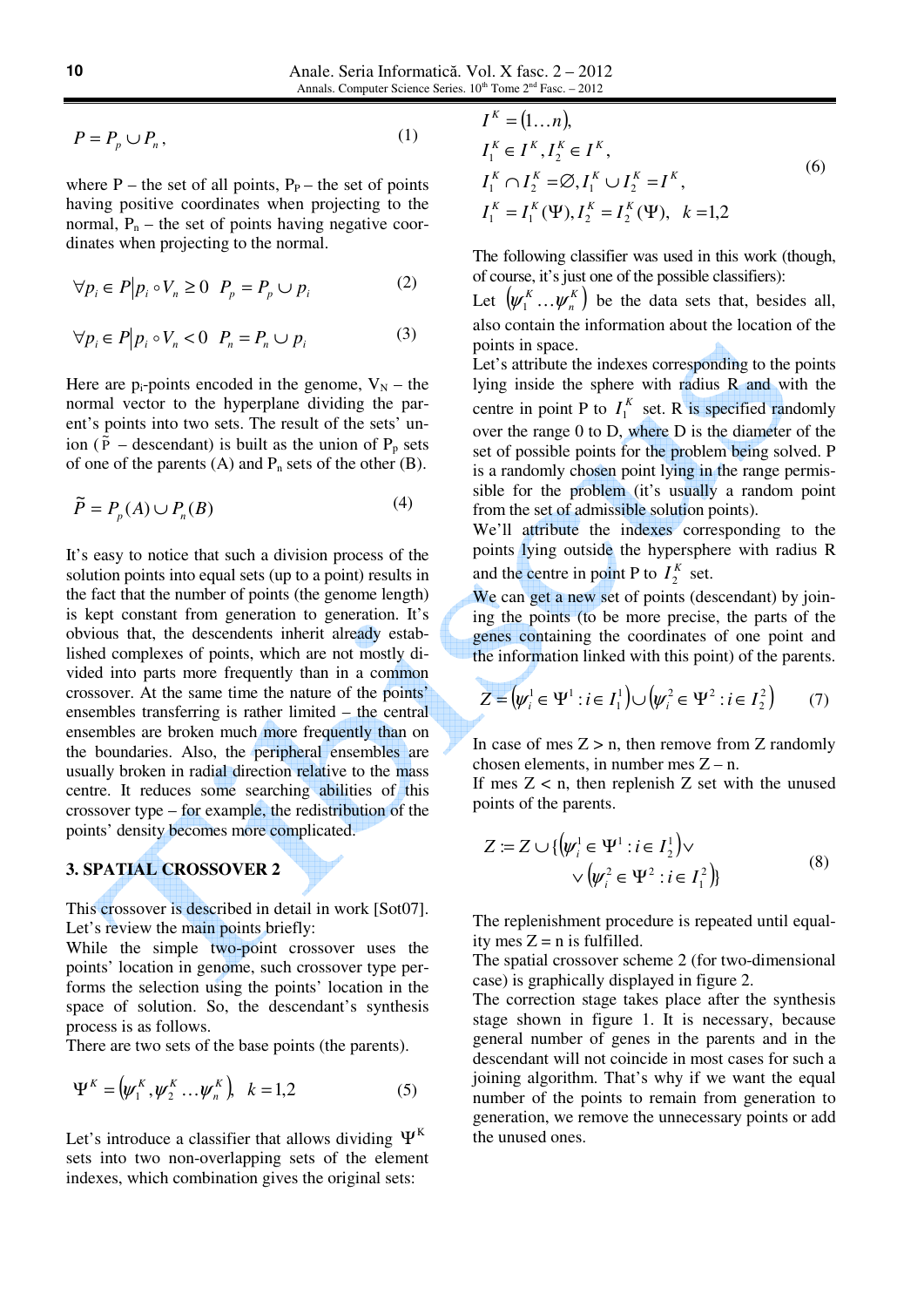

**Figure 2: Graphical representation of the spatial crossover introduced in work [Sot07]**

#### **4. THE COMPARISON**

To check the effectiveness of the introduced algorithms of the genetic material joining, the corresponding utility in C# language (.NET Framework platform) was created. The utility allows comparing the GA working with a two-point and spatial crossover (both variants) on the same problem. While testing, genes encoding was performed in correspondence with the scheme of continuous genetic algorithms [HLV98, HLS05, Wri91, DK95].

The problem was in the following. There is RGB pattern picture. It's necessary to reconstruct it as truly as possible using the limited number of the basis points. The points that are not the basis ones assume the colour of the nearest basis point.

Minkowski distance was chosen as the proximity measure of the points for spatial crossover 2 (9).

$$
d = |x_1 - x_2| + |y_1 - y_2|
$$
 (9)

It's clearly noticeable that for the chosen metric, the cut "window" from figure 2 will be diamondshaped. In this case  $L_1$  metric was chosen because the preliminary experiments didn't show any substantial differences between the speed and the quality of the algorithm's working when using  $L_1$  and  $L_2$ (Euclidean equation), and  $L_1$  is simpler in calculating respect.

The description given in work [CP06] proved to be inconvenient for practical realization. That's why instead of the described process of the hyperplane shifting along the normal, the normal construction was only performed with the following projection of the points to it by the formula of coordinate system turning (affine transformations' subset). We get formula (10) for two-dimensional case.

$$
n = x\cos(\alpha) + y\sin(\alpha),\tag{10}
$$

where x, y are corresponding coordinates of the solution point, α is the angle of the normal vector relative to the axis x, n is a coordinate of the point projection to the normal.

After projecting all the points to the normal (for each parent separately), the points' sorting was made by the projection coordinates, and the joining of half the points of one parent and another half from the other one was performed. Such an algorithm is equal to the one described in [CP06], and at the same time it's more convenient and efficient.

The reconstruction error of the image in space  $L_2$ was taken as the measure of the solution's quality (11).

$$
e = \sum_{x=1}^{\text{WidthHeight}} \sum_{y=1}^{3} \left(Y_{x,y,c} - \widetilde{Y}_{x,y,c}\right)^2, \qquad (11)
$$

where  $Y_{x,y,c}$  and  $\widetilde{Y}_{x,y,c}$  are the brightness of the colour component in the point with coordinates  $(x, y)$  in the original and reconstructed images correspondingly.

While reconstructing, GA was started with the same settings. The only difference was the choice of one or another crossover variant. It was found out beforehand that (for evolution of 500 generations and population of 100 individuals) the optimal settings of the crossover probability are within  $p_c=0.5$ , and the mutation probability is  $p_M=0...0.1$ . These values are equally good as for the usual two-point crossover as for the spatial one.

The reconstruction error on the graphs is recounted by formula (12) for visual perception convenience.

$$
e = \sqrt{\sum_{x=1}^{\text{WidthHeight}} \sum_{y=1}^{3} \sum_{c=1}^{3} (Y_{x,y,c} - \widetilde{Y}_{x,y,c})^2} \ . \tag{12}
$$

The average results (after five experiments made with the same settings) of reconstruction for two different images shown in figure 3 are represented below (figures 4, 5). One test image (Baboon) is the example where the basis points should have comparatively equal distribution on the plane. Another one (Synthetic) has as extensive areas where the brightness of the points is practically the same as the areas with tiny details and halftone transitions, which means uneven distribution of the nodes on the plane for suboptimal solutions.

The data of the image reconstruction with the help of the usual two-point crossover are also given for comparison.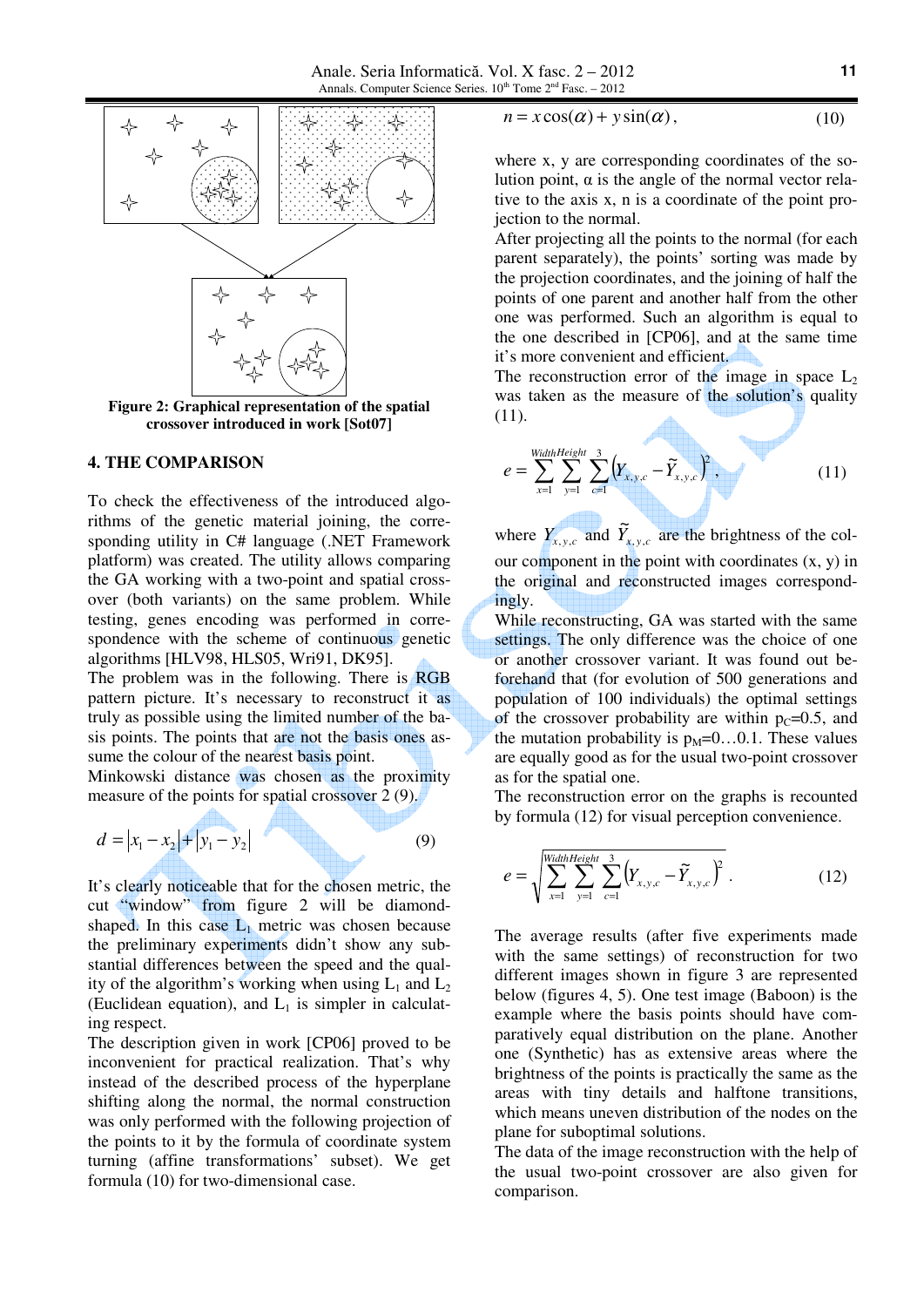

**Figure 3: a) Baboon Image, b) Synthetic Image**



**Figure 4: Baboon Image Reconstruction. X axis is a generation, Y axis is an error. The lower it is, the less the error is (better results)**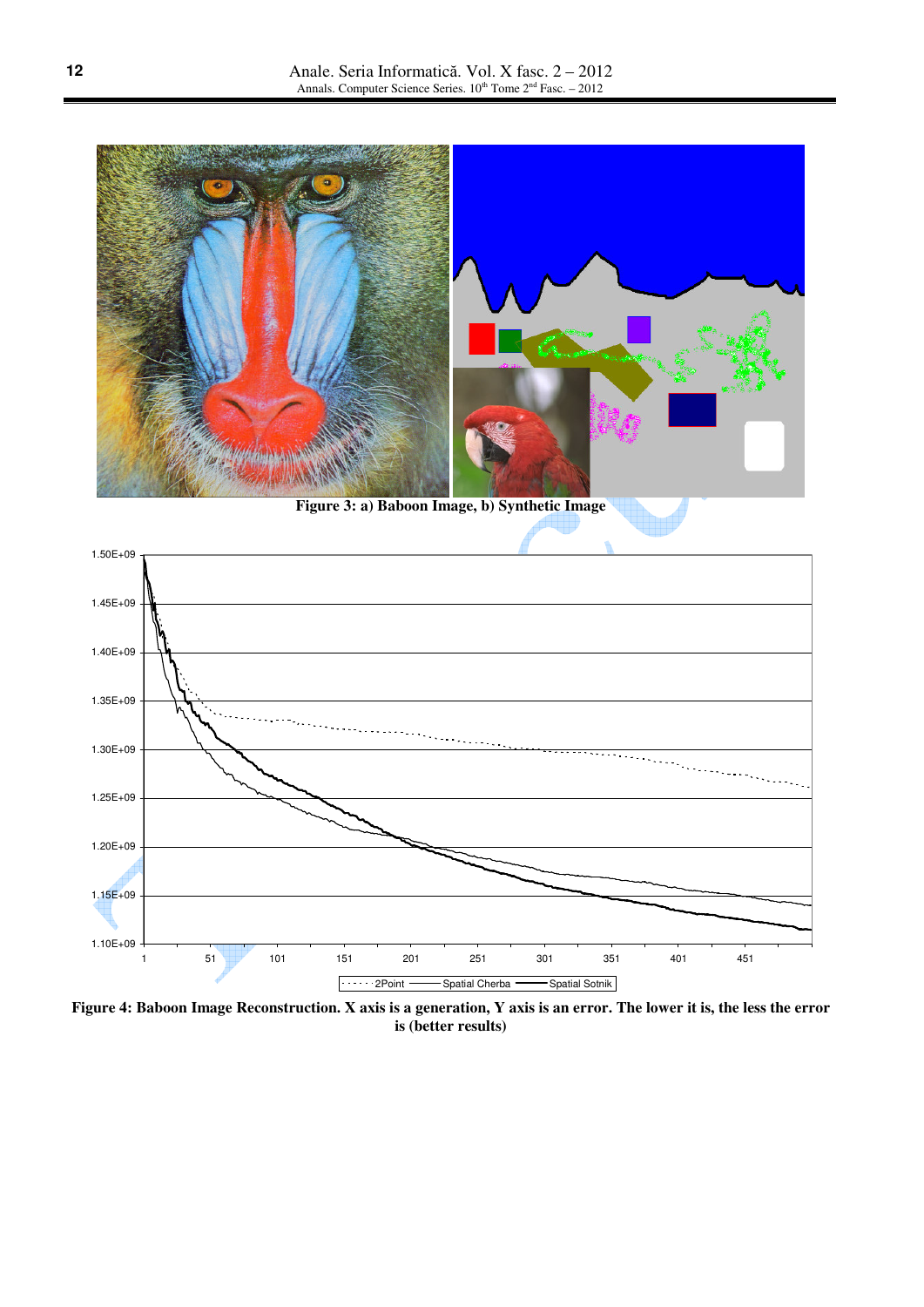

#### **5. CONCLUSION**

Both spatial crossover modifications provide better effectiveness in comparison with the two-point crossover in the problems where the nodes' spatial location is searched for. Higher effectiveness here means the searching of solution with the same quality for less number of generations, or getting a more successful solution in the same generation. For most problems being solved with help of GA the most labour-consuming (difficult) part is the procedure of quality estimation of the obtained solution, which lets not pay attention (within reasonable limits, of course) to complication of the descendants' obtaining procedure.

When comparing the results obtained with the help of the different spatial crossover variants, the following regularity occurs – a spatial crossover [CP06], as a rule, starts faster, but then variant [Sot07] is gradually catching up with it and begins to show better results. It is especially noticeable for the images requiring substantial redistribution of the nodes' density.

The explanation for this result is the following. Crossover [CP06] practically always combines genetic material of both parents in large blocks. The division hyperplane practically always goes through the centre of the solution region. Such an approach lets quickly and roughly fit the first approximations.

But later, it's necessary to fit the solutions by smaller groups. Algorithm [Sot07] makes it better. Such results let us make the following assumption. To get more efficient algorithm we can select the sizes of cut sections in parents adaptively in corresponding with the generation's number. This hypothesis will be checked by the author in the nearest future.

### **REFERENCES**

- [EGM05] **P. D. Evans, S. L. Gilbert, N. Mekel-Bobrov et al.** - *Microcephalin, a Gene Regulating Brain Size, Continues to Evolve Adaptively in Humans*. Science v. 309, 9 September 2005.
- [CP06] **D. M. Cherba, W. F. Punch** *Crossover gene selection by spatial location*. GECCO 2006: 1111-1116
- [Sot07] **S. L. Sotnyk** *The spatial crossover for the problems of nodes' choice optimization using the genetic algorithm*, "Mathematical modeling" journal - 1(16) 2007 – in Russian.
- [HLV98] **F. Herrera, M. Lozano, J. L. Verdegay** - *Tackling real-coded genetic algorithms: operators and tools for the be-*